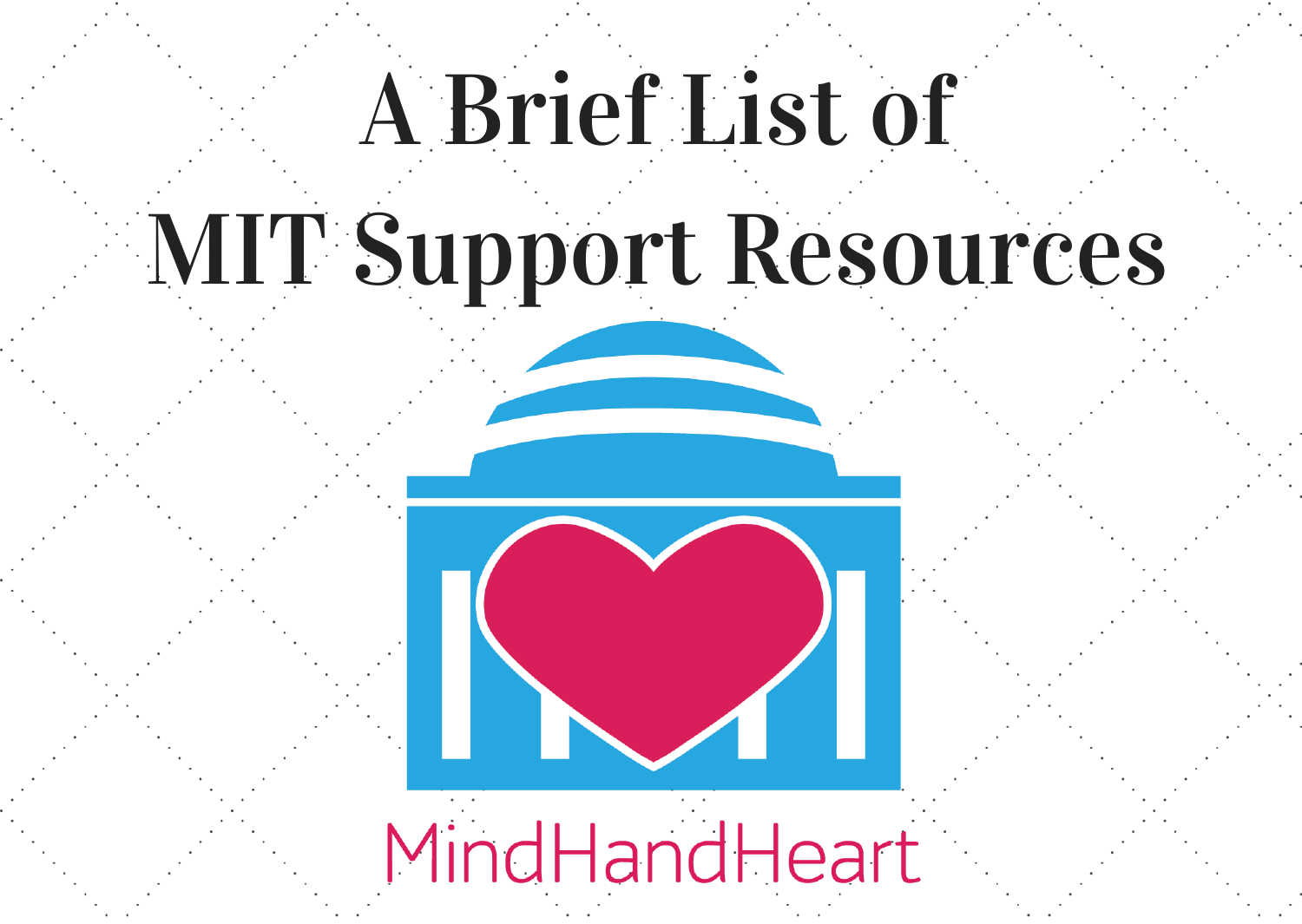#### **\*Student Mental Health and Counseling Services (UG,G)**

**\*Let's Chat (UG,G)** *253-4861 Support for those dealing with personal concerns, including anxiety, depression, relationship problems, orstress.* • Location: E23 3rd Floor • Hours: M-Th, 8:30am-7pm, F, 8:30am-5pm • Urgent Walk-in Hours: M-F, 2-4pm • 617-

*Easy accessto informal, free consultations with counselorsfrom MIT Medical's Mental Health & Counseling Service. No appointment needed. • Location: 8-316 • Hours: Tue, 1 - 3pm*

\*Violence Prevention and Response (VPR) (All)<br>Help in dealing with sexual assault, intimate partner violence (IPV), stalking and unhealthy relationships. Provides *advocacy, a listening ear,support in arranging accommodations • Location: E23 4th Floor • Hours: M-F, 9am-5pm*

#### **\*Ombuds (All)**

*Independent and neutral resource that helps MIT community members express concerns, resolve disputes, manage conflicts, and learn more productive ways of communicating • Location: 10-213 • Hours: M-F, 9am-5pm*

#### **\*MIT Chaplains (All)**

*Represent many of the world'sreligions,serve both their own religious communities and the larger MIT community. MIT Chaplains are available for counseling, private talks, and consultation •Web:studentlife.mit.edu/rl/who-we-are*

### **Student Support Services (S ) (UG) 3**

*Support, advocacy, and referralsforstudentsfacing academic or personal challenges • Location: 5-104 • Hours: M-F, 9am-5pm • Walk-in hours: Mon-Fri, 10-11 am and 2-3 pm •Phone: 617-253-4861*

#### **Dean On Call (All)**

If you need help after hours and don't know where to go, the Dean on Call can help direct you to the best place for support • Phone: 617-253-1212 (Ask to speak with the Dean on Call) • Hours: M-F, 5PM - 9AM, 24 hours on Sat & Sun

#### **Student Disability Services (SDS) (UG)**

*Provide comprehensive academic and personalsupport to students • Location: 5-104 • Phone: 617-253-1674 •Email:sds-all@mit.edu*

#### **Title IX (All)**

*Overseesthe Institute'sresponse to reportsthat involve gender discrimination to monitor outcomes, identify and address patterns, and assess effects on campus climate • Location: W31-223 •Email: titleix@mit.edu*

#### **International Students Office (ISO) (UG,G)**

*Helpsinternationalstudents and recent alumni to navigate life, health, and legal considerations before during and after arriving at MIT. • Location: E18-219 • Hours: M-F, 9am-4pm, closed Wednesday mornings 10-11:30am*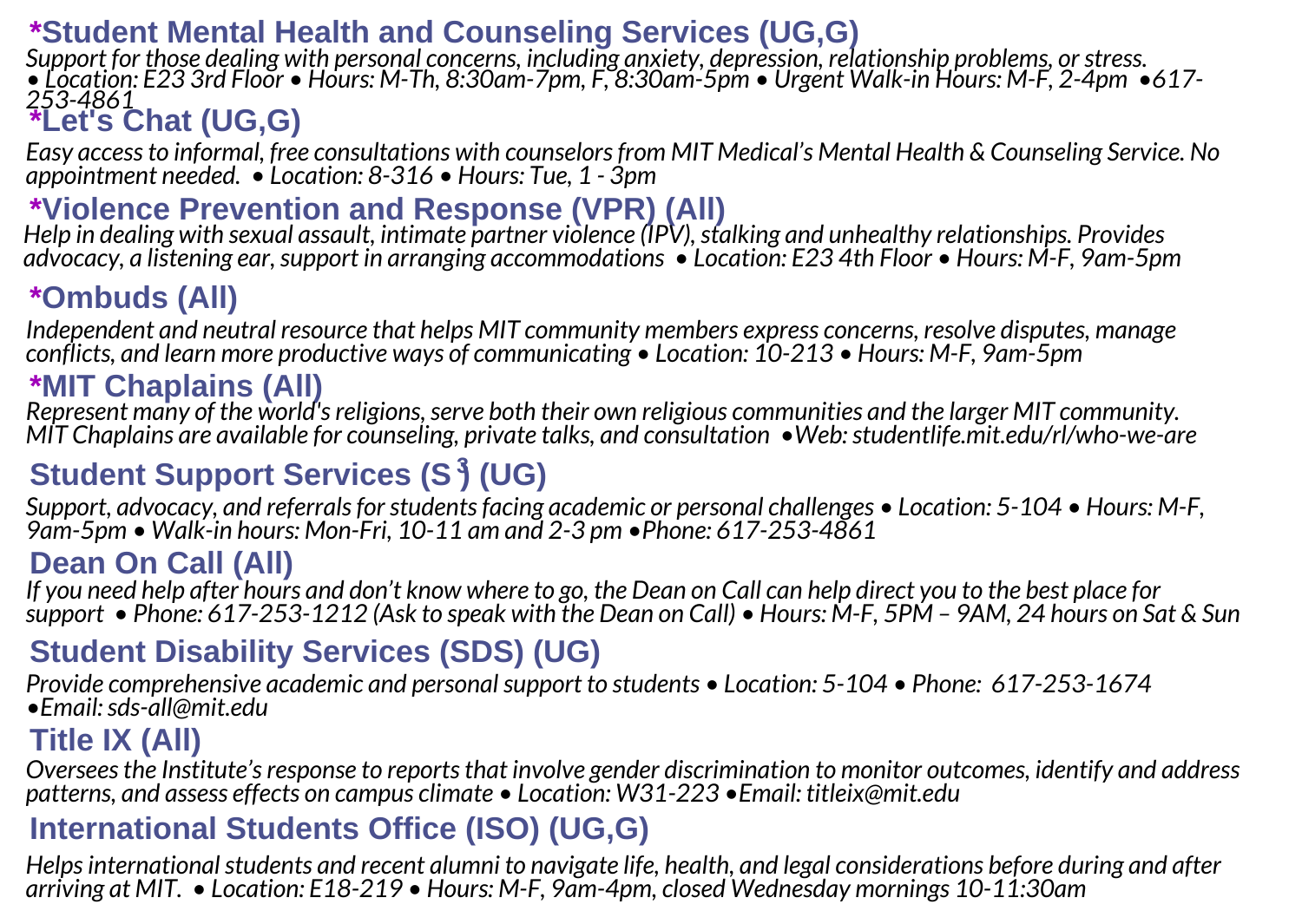#### **Alcohol and Other Drug Services (AODS) (All)**

AODS supports students dealing with issues related to alcohol and other drug abuse, stress, and violence • Location:<br>W20-507 • Phone: 617-258-6499 • Web: studentlife.mit.edu/aods

Office of Minority Education (OME) (UG)<br>Helps underrepresented minority students navigate the landscape of MIT. Provides tutorial programs such as Seminar XL *and tutoring through the TSR^2 • Location: 4-107 • Hours: M-F, 9am-5:30pm*

## **LGBTQ@MIT (All)**

*Offers a broad spectrum ofservices, activities, and resourcesfor LBGTQ, questioning, and supportive individuals • Location: Rainbow Lounge: Walker Memorial, 50-250 •Email: lbgt@mit.edu*

**\*MedLinks (UG)**

**Graduate Personal Support (G)** *Studentsserve asliaisons between undergraduate students and MIT Medical, who support the health and well-being of MIT students—both in their living groups and across campus. •Location: Dorms and FSILGS •Web: medlinks.mit.edu*

*Advice and counsel on faculty/student relationships, conflict negotiation, funding, academic progress, interpersonal concerns, rights and responsibilities, and more • Location: 3-138 •Phone: 617-253-9464*

#### **\*Resources for Easing Friction and Stress (REFS) (G)**

*Offers peersupport for grad students providing low barrier, confidentialservicesin the form ofsupport, coaching,* listening, de-escalation, and informal mentoring and mediation.  $\bullet$  Location: 50-220  $\bullet$  Hours: M-F, 9am-5pm  $\bullet$  Phone: *617-253-3276 • Web: refs.mit.edu/*

## **MIT Work-Life Center (All)**

Offers direct services that enhance the quality of life for the MIT community. Services such as consultations and referrals are available at no cost to members of MIT and their partners and families • Location: NE49-5000 • Hours: M-F. *9am-5pm*

Confidential resources will not report any information to the Title IX Office. Conversations are kept strictly confidential and, except in rare, extreme circumstances (including imminent risk of harm to self or others), nothing will be shared without your permission.

Asterisks (**\***) mark confidential resources UG = Undergraduate Resource G = Graduate Student Resource  $All = All$  of  $MIT$